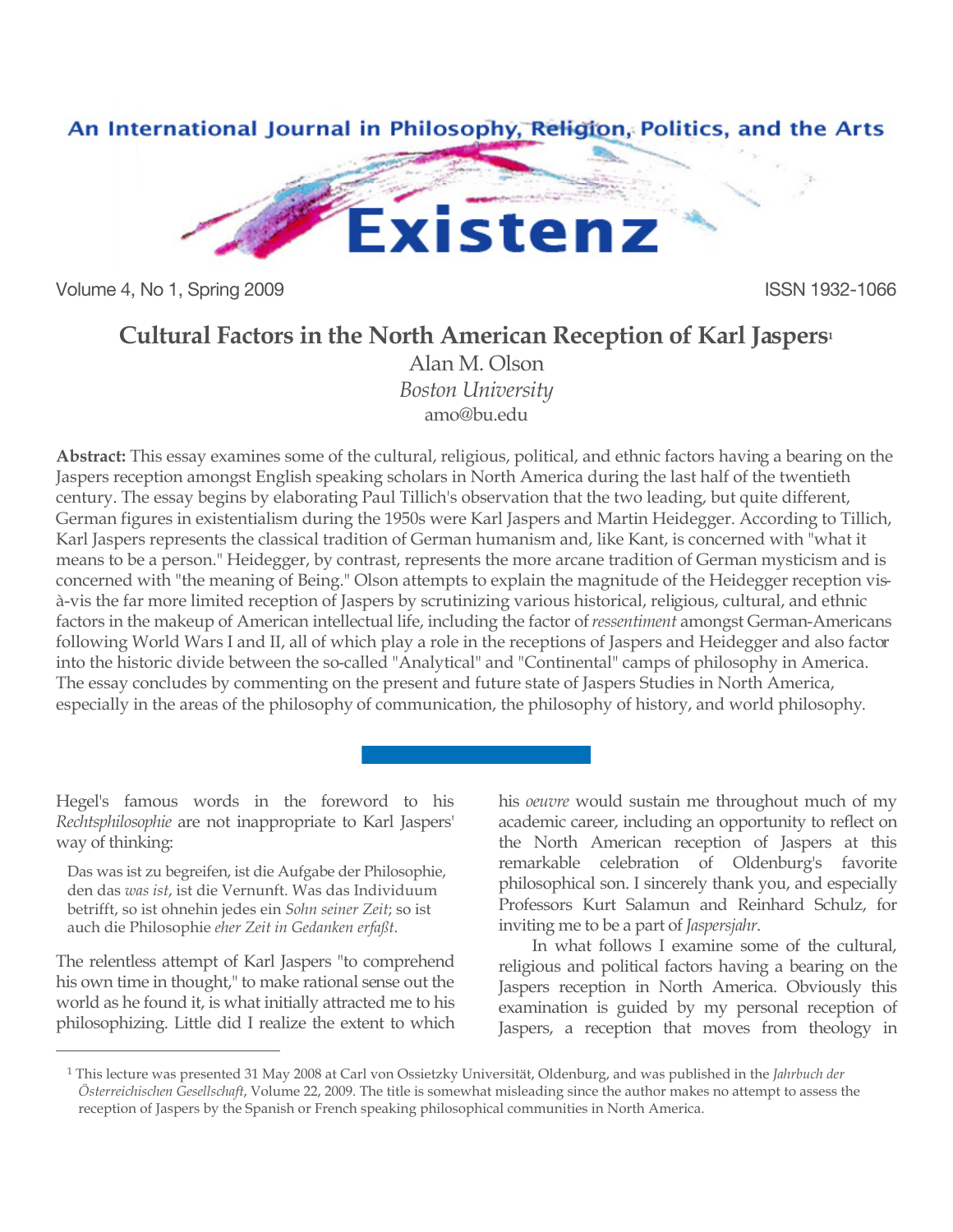divinity school to existentialism, phenomenology and German Idealism in graduate school and subsequent research and publication. I hope that the lens of own experience will not distort what I say in ways that are inaccurate or unrepresentative of the overall reception of Karl Jaspers in North America. A comprehensive evaluation of the continental reception of a prominent thinker is a daunting task and far beyond the scope of a single essay. Such a task also requires a perspective far greater than my own. I will conclude my comments with some reflections on what I see as being on the future of Jaspers studies in North America.

#### **The Historical Factor**

Being "a child of his time" (*ein Sohn seiner Zeit*) meant that Karl Theodore Jaspers (1883-1969) was part of the truly remarkable generation of German speaking "Continental"2 philosophers and theologians: Ernst Cassirer (1874-1945), Martin Heidegger 1889-1976), Rudolf Bultmann (1884-1976), Karl Barth (1886-1968), Friedrich Gogarten (1887-1968), Paul Natorp (1884- 1974), Nicholai Hartmann (1882-1950), Emil Brunner (1889-1966), and Paul Tillich (1884-1965). All of these distinguished scholars and thinkers were born in the 1880s. If we extend the list back a year to 1879, we can add the illustrious name of Albert Einstein.

It was a generation, as Friedrick Gogarten put it famously, *Zwischen den Zeiten, Zwischen Gott und Welt, Transzendenz und Immanenz*, like no other, perhaps, in the modern history of philosophy and theology. The thinkers of this generation were in their thirties during WWI and in their fifties during WWII; in other words, they were at the peak of intellectual maturity during these world-defining conflicts.

Not surprisingly, those of us born far away in North America during the early decades of the twentieth century turned to *Continental* scholars for insight regarding the meaning of the dramatic events of the first half of the twentieth century, both its achievements or its horrors. No one in academia had been more directly affected by the catastrophic events of two world wars than those born in the 1880s – especially those who had spoken out, who resisted, or who were forced to emigrate, whether that emigration was "outer," as in the case of Cassirer and Tillich, or "inner, " as in the case of Jaspers.3

Karl Jaspers died in 1969, the year I commenced my doctoral studies at Boston University, and this foreclosed any opportunity to meet and hear him in person. Thus I became what Kierkegaard calls a "disciple at second-hand" since my knowledge and familiarity came by way of the translators and mediators of Jaspers' published works—people for whom Jaspers had been a *Doktorvater*, whether directly or indirectly, and who were dedicated to making him known in the English speaking world.

The task of introducing Jaspers to the English speaking world was admirably undertaken by another generation of remarkable scholars born during the first two decades of the twentieth century: Hannah Arendt, Ralph Manheim, E. B. Ashton, Charles Wallraff, William Earl, Richard Howey, James Collins, Walter Kaufmann, Eugene Long, Oswald Schrag, and Richard Grabau, among others. Leonard and Edith Ehrlich<sup>4</sup> belong to this distinguished group, and the Ehrlichs, more than any others, continue to be responsible for the transmission of the philosophy of Karl Jaspers to Americans, whether through translation or commentary and interpretation. It was the Ehrlichs, together with George Pepper, who

 $\overline{a}$ 

<sup>2</sup> I use the terms "continental" and "analytic" with some hesitation since these designations are increasingly regarded as being inaccurate characterizations of the philosophical enterprise in the late-twentieth century. Nevertheless, these designations have been used for at least fifty years in order to indicate quite different approaches to philosophy, the *continental approach* placing great emphasis on the European cultural tradition and history of ideas, as contrast to the *analytical approach*, which has been far more formalistic with minimal regard for the historical and especially a religious contextualization of the history of ideas and problems in philosophy. In this essay, my reference to "continental" philosophy has to do with twentieth century German (and French) philosophy and the American philosophers devoted to major figures within the European tradition.

<sup>&</sup>lt;sup>3</sup> I had the pleasure of meeting only one of the stellar thinkers of this generation in person, namely, Paul Tillich, who lectured at Saint Olaf College and Macalester College (Minnesota) during the Spring of 1963. At Saint Olaf, Tillich spoke on "Hegel, Schelling, and Kierkegaard" and, at Macalester College, he delivered a sermon entitled, "Discover Your Saving Power." I could have also seen Karl Barth in 1963, had I taken the time to drive from Luther Theological Seminary in Saint Paul to the University of Chicago. But Karl Barth was not for me as interesting as Paul Tillich, since Tillich, like Jaspers, was a Lutheran (though many doubted this identity) whereas Barth was a Calvinist and, as Tillich called him, a "supernaturalist."

<sup>4</sup> Leonard Ehrlich also wrote his Yale doctoral dissertation on "Karl Jaspers's Philosophy of Science" in 1960.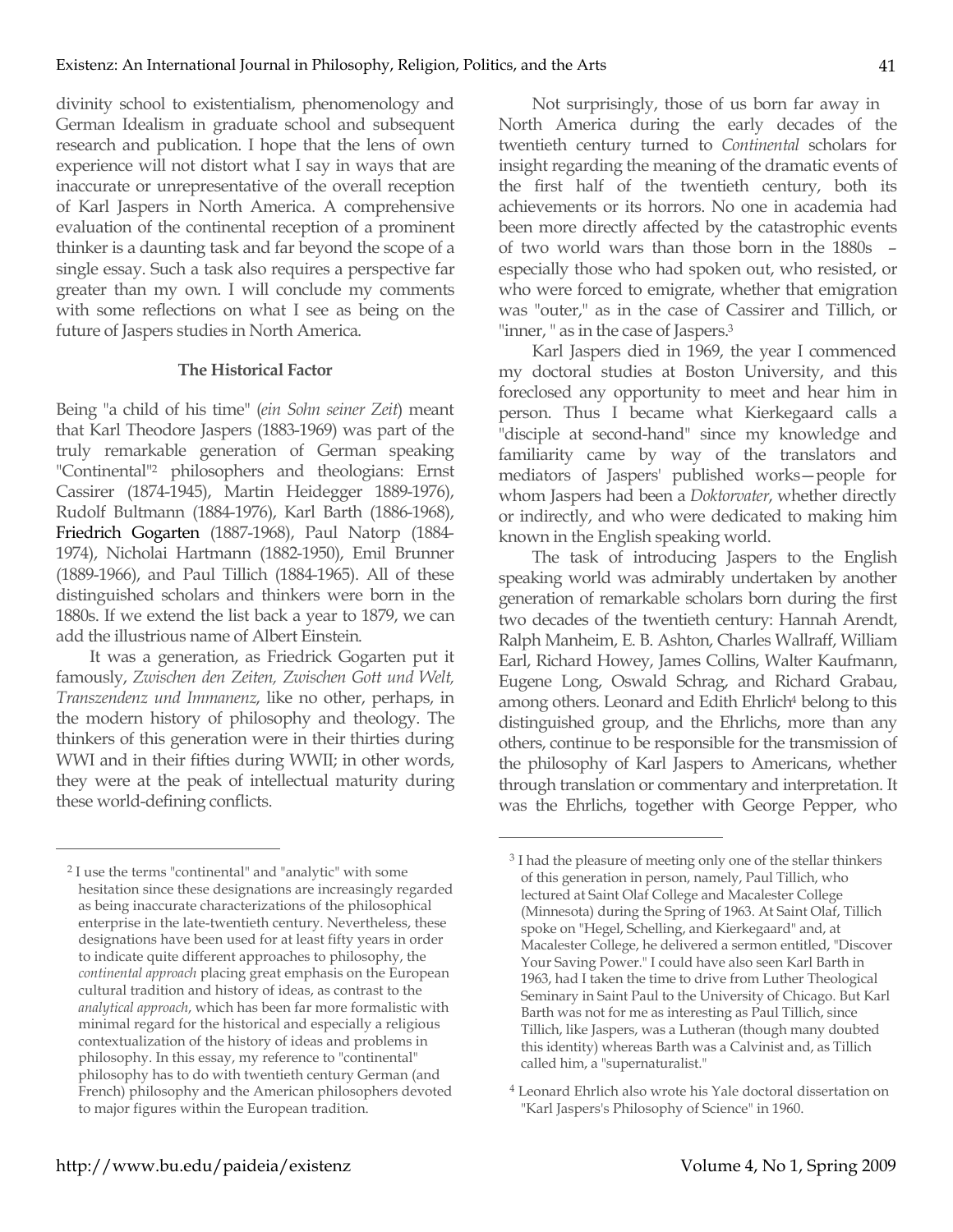founded the *Karl Jaspers Society of North America* at the Boston meeting of the *American Philosophical Association* in 1980, and who developed a fine introductory reader to his philosophical works.5

In the case of my own contemporaries, born in the 1930s and 1940s, the philosophy of Karl Jaspers was transmitted not only by translators and disciples, but also by way of a host of distinguished teachers and colleagues greatly influenced by Jaspers. For me this included teachers and mentors such as Harold Oliver and Erazim Kohak (who were my dissertation readers) and other eminent scholars such as Fritz Buri, Eric Voegelin, John N. Findlay, Hans-Georg Gadamer, and Paul Ricoeur, who respected Jaspers in deeply admiring ways.

To this impressive list I would also add John R. Silber, the philosopher-president of Boston University, under whose watchful eye I worked for over thirty years. As it turned out serendipitously, John Silber was the friend and classmate of Richard Grabau at Yale University. Richard Grabau, in 1953, wrote one of the first American doctoral dissertations on Jaspers, *viz.,* "Existence and Truth in the Philosophy of Karl Jaspers," and went on to translate Jaspers' famous 1937 lectures on *Existenzphilosophie*. <sup>6</sup> Richard Grabau's exposition of the philosophy of Karl Jaspers remains one of the most illuminating in the English language. John Silber's approval of my own work was due, at least in part, to his admiration of Jaspers by way of Richard Grabau and to his own philosophical identity as a Kantian.7 Had I specialized in Heidegger, I do not think that I would have been so fortunate.

This brings me to the first of several religious and cultural factors affecting the North American reception of Jaspers—factors that can be amplified by some reflections on the rather complicated Jaspers-Heidegger

 $\overline{a}$ 

relationship and the Heidegger reception in America as contrast to the reception of Jaspers.

#### **The Heidegger Factor**

Martin Heidegger enjoyed a much larger following in the United States than Jaspers following WWII, and his popularity continues to the present time. The numbers are significant and, for Jaspers scholars, somewhat discouraging.8

There have been about 40 theses and dissertations devoted to Karl Jaspers in North America since 1950, most being written during the 1960s and 1970s. During the past 10 years, however, there have been only 6 theses and dissertations on Jaspers, of which 4 have been in political science and history.

Heidegger, in contrast to Jaspers, has been the subject of over 600 theses and dissertations since 1960, and these numbers show no sign of abating.9 Thus the perplexing question: How could a thinker with the extraordinary range of Jaspers, who wrote on every aspect of the philosophical sciences, including psychiatry, be seemingly eclipsed by Heidegger? How could an avowed Nazi sympathizer, like Heidegger, enjoy a far greater reception amongst Americans than Karl Jaspers, a philosopher who did not have "dirty hands" (to use the phrase of Michael Walzer) and was handpicked by the American occupation forces in 1946 to play a leading role in the project of *De-Nazification*? Indeed, how was it possible for Heidegger to become more influential in America, perhaps, than any other

<sup>5</sup> See *Karl Jaspers: Basic Philosophical Writings*, eds. Edith Ehrlich, Leonard Ehrlich, George Pepper (New York: Humanity Press, 1986). See the Appendix to this essay for a partial list of major North American publications on the philosophy of Karl Jaspers.

<sup>6</sup> Karl Jaspers, *Philosophy of Existenz*, trans. Richard Grabau (University of Pennsylvania Press, 1971).

<sup>7</sup> John Silber's doctoral dissertation at Yale University was entitled, "The Highest Good as the Unity of Form and Content in Kant's Ethics" (1956); and he went on, shortly thereafter, to write a truly remarkable introductory essay entitled "The Ethical Significance of Kant's *Religion*" for the English edition of Kant's *Religion Within the Limits of Reason Alone* (New York: Harper & Row, 1960).

<sup>8</sup> As Gregory Walters points out in the *Preface* to his important study of *Karl Jaspers and the Role of Conversion in the Nuclear Age* (Lahnam, Maryland: University Press of America, 1988), the fact that Jaspers was not receiving the attention he deserved amongst American philosophers was already disquieting to Charles Wallraff in the 1970s. See the debate between Wallraff and Adolf Lichtigfeld as to whether this inattention was due to lapses in translation and communication or to failures of interpretation. *Philosophy and Phenomenological Research,* Vol. 37, No. 4 (June 1977), pp. 537-548; and Vol. 41, No. 1/2 (Sept-Dec., 1980), pp. 216-224. I believe that Lichtigfeld's conclusion was correct (in 1980) and remains so today, namely, "that Jaspers' [philosophical] categories have not yet been assimilated by the present generation for the simple reason that the Jaspersian inquiry as to 'what is timeless throughout time' [*vis-à-vis* Heidegger's *Sein und Zeit*] has not yet been researched in its ultimate consequences as regards the future of philosophy."

<sup>9</sup> See www.proquest.com.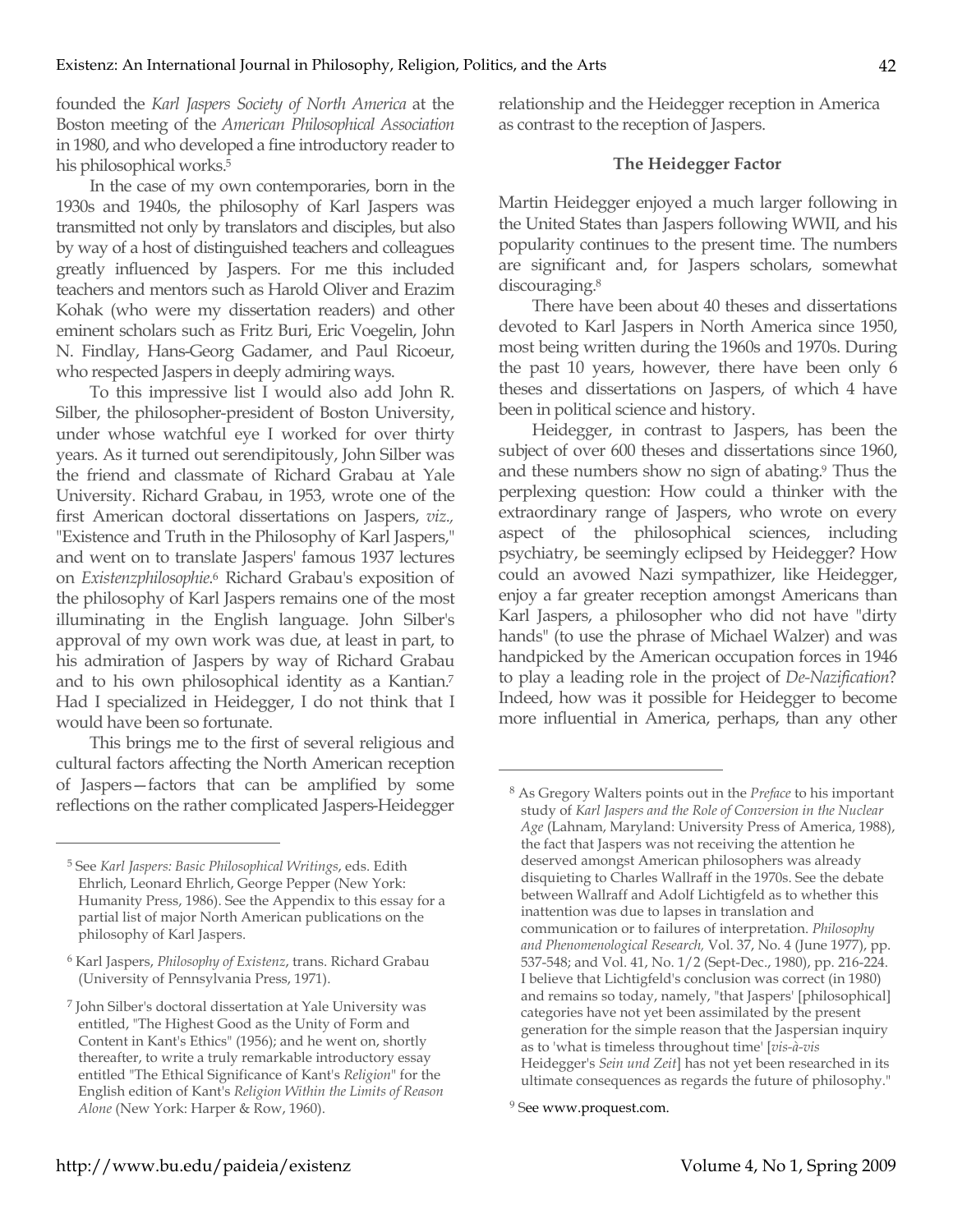twentieth century European "continental" thinker, given the events of the 1930s and the 1940s?

The reasons are manifold, but I think that the Jaspers and Heidegger receptions are capable of being elucidated by reflections on some of the unique and understated peculiarities of American culture, especially American religious and political culture. Indeed, Paul Tillich was one of the first to do this, and in what follows I rely a great deal on his analysis.

An immigrant to America in 1933 and, like many others, a refugee of the so-called *Rote Universität* in Frankfurt am Main, Tillich had an interesting and I think accurate perspective on some of the cultural and religious factors affecting the Jaspers and Heidegger receptions. Tillich accomplished this in ways unavailable to other American scholars, including Reinhold Niebuhr, his American friend and sponsor at Union Theological Seminary in New York, precisely because he was an *outsider*, so to speak, and able to assess American culture in ways that escaped the notice of *insiders*. Paul Tillich's notoriety in America during the 1950s and 1960s (including a *Time Magazine* cover10 also provided him with a privileged platform to reflect on this phenomenon and he did so in an essay on "Heidegger and Jaspers" which we were fortunate to publish in a collection by the same title in 1994.11

Originally presented at the Cooper Union Forum in New York City, March 25, 1954, Tillich's lecture was designed to introduce Americans to existentialism—the new, "hot" intellectual movement of the day. Tillich did so by contrasting Jaspers and Heidegger in a way that gets to the heart of the matter regarding their basic difference: "Heidegger," Tillich asserts, "represents *fundamental ontology"* whereas "Jaspers represents *classical German humanism and ethics.*" In other words, and as Tillich put it, "Heidegger wants to know *what it means to be*" whereas "Jaspers wants to know *what it means to be a person.*"12

To this characterization I would add that Jaspers, like Kant, not only wanted to know what it means "to

 $\overline{a}$ 

be a person" but what it means "to be a *moral* person." This difference is mirrored in their basic methodologies, the difference, as Fritz Buri once put it, between the "hermeneutics of Being" (through *Daseinsanalyse,* in the case of Heidegger) and the "hermeneutics of meaning" (and *Existenzerhellung,* in the case of Jaspers).13

Tillich was himself a kind of theological combination of Jaspers and Heidegger, but he owed much more to Heidegger. Indeed, it was the incorporation of Heidegger's ontological inquiries into philosophical theology that made Tillich particularly attractive to the students of my generation, and it also made him controversial—especially in the conservative, highly dogmatic, Lutheran circles to which I belonged.

One of the reasons we knew less of Jaspers than Heidegger was because American divinity students in those days had only a modest understanding of Kant and Hegel, and we knew even less of Goethe and classical German humanism.14 As divinity students, of course, we knew of the origins of German humanism by way of great debate between Luther and Erasmus on the bondage of the will; and we were also taught that Luther was right and that the humanist, Erasmus, was wrong. But we did not know exactly why apart from accepting at face value Luther's interpretation of Saint Paul in Romans 1:17, *"Der Gerechte wird seinen Glauben leben*" as the basis for the Lutheran doctrine of *Rechtfertigung, sola scriptura, sola fides, sola gratia*.

In the case of Kant we learned, by way of Neo-Thomist Catholic theologians such as Étienne Gilson, that Kant was the *bête noire* of orthodox Christianity, not only because he had refuted the classical arguments for the existence of God but also because he had allegedly reduced theology to ethics. Kant's refutation of natural theology was not a problem for the Neo-Reformation theologians of the 1950s and 1960s, but his voluntaristic humanism and the reduction of Christianity to ethics was a significant problem since this was tantamount, for orthodox Lutheran theologians, to yet another form of Pelagianism and self-salvation (*Selbst-Rechtfertigung*).

A personal incident may help to clarify what I mean by this. While in Divinity School, we were required to take a course in *Lutheran Symbolics*—a course that

<sup>&</sup>lt;sup>10</sup> It is exceedingly rare, in America, for any intellectual to grace the cover of a popular news magazine.

<sup>11</sup> I discovered this essay in the Tillich Archive at Harvard Divinity School, and Paul Tillich's daughter. Muti Tillich Farris, a psychiatrist in New York City, graciously gave us permission to publish it in *Heidegger and Jaspers*, ed. Alan M. Olson (Temple University Press, 1994), pp. 16-28.

<sup>12</sup> Ibid., p. 17 [emphasis, mine].

<sup>13</sup> APA/KJSNA, Boston, 1983. See: www.bu.edu/paideia/kjsna/conferAll.htm

<sup>14</sup> The Hegel revival did not commence, in America, until the 1960s, the work of John N. Findlay being instrumental in this regard. See: *Hegel: A Reexamination* (New York: Macmillan, 1957).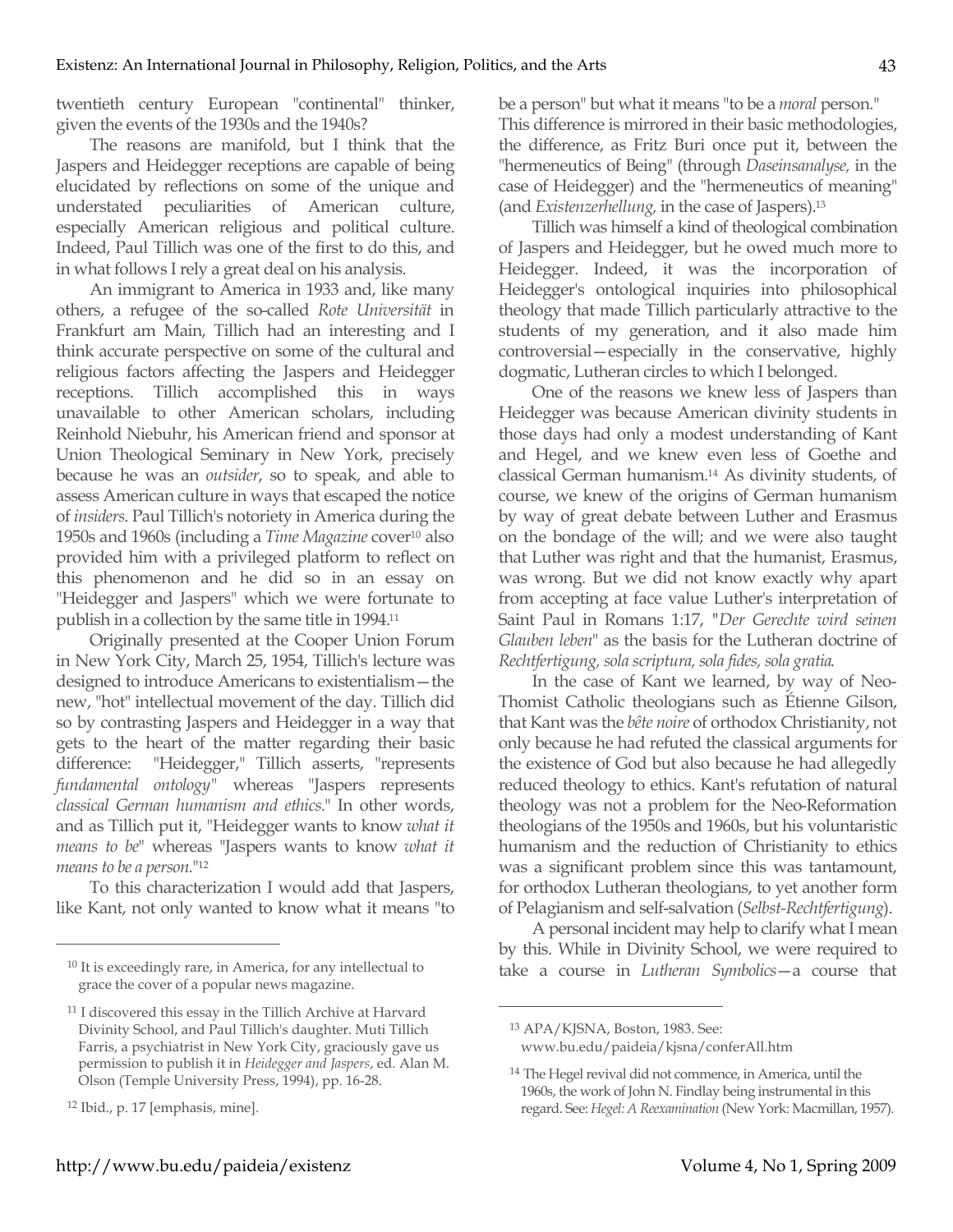consisted, in the main, of memorizing (and assenting to) the orthodox confessional doctrines of the Evangelical Lutheran Church. These doctrines were contained in a compendium developed by the Erlangen theologian, Heinrich Schmid, in 1875 and translated into English by the Philadelphia theologians, Charles Hay and Henry Jacobs in 1899 under the title, *The Doctrinal Theology of the Evangelical Lutheran Church.*15 The Schmid compendium consisted of various sixteenth century documents, including the Augsburg Confession and its Apology, the Smalcald Articles, the Large and Small Catechisms of Luther, the Formula of Concord, and various writings by Melanchthon, Gerhard, and Chemnitz, among others. It was a work, in its third edition, designed to play a critical role in the "back to Luther" movement of Neo-Reformation theology—a movement designed to combat eighteenth and nineteenth century rationalism and humanism, especially the influence of Kant, Hegel, and Schleiermacher.

When examined by my professor, a highly dignified and orthodox dogmatic theologian by the name of Herman Amberg Preus, I was shocked on receiving a low grade for having quoted Tillich's *Systematic Theology* rather than paying exclusive attention to Schmid's compendium as to the meaning and significance of various Lutheran doctrines. Years later I came to appreciate this mark and took the time to tell Professor Preus that I thought the grade justified. I had reached this conclusion upon discovering that Hegel, while at the Tübingen Stift in the 1790s, had a similar problem with the dogmatics interpretations of what he referred to as the "pseudo-Kantian" Professors, Storr and Flatt. Hegel greatly preferred the classic *Sartorious Compendum,* a work very much like Schmid's, since the *Sartorious Compendium*, for Hegel, was the manifestation of the *Objective Spirit* of Lutheran symbolics or, in Jaspers' phrase, the manifestation of *ciphers of transcendence*. In other words, these primary symbols were the artifacts of *intentio recta* apart from which an *intentio obliqua* would be quite meaningless*.*  Jaspers' hermeneutical critique of Bultmann on the question of *Entmythologisierung* and the proper interpretation of Holy Scripture remains unintelligible, I think, apart from this distinction.16

I make mention of this incident to point out that Tillich's popularity in America, like Heidegger's, had much to do with his ability to convey the spirit of German Romanticism by way of the Schellingian dialectic of Being and Non-Being. While Jaspers, late in life, also came to admire Schelling, he was not a Romantic; and while he admired certain mystics, like Cusanus, Jaspers was not a mystic. He was the uncompromising rational devotee of Kant in the areas of epistemology and ethics, of Max Weber in social and political philosophy, of Hegel in the areas of the philosophies of history and religion, and of Kierkegaard as regards the meaning of subjectivity and truth.

But many, if not most, American philosophy and theology students in the 1950s and 1960s were yearning for a romanticism and mysticism of the deeper, darker type, represented by Heidegger and Tillich. We wanted to "escape from Pietism," so to speak, and the doctrine of special revelation that dominated mainstream Protestant biblical theology. Paul Tillich understood this very clearly; that is, he understood that pietism of a rather unique type had defined religious education and practice in America during the first half of the twentieth century. And Paul Tillich's awareness of this phenomenon was a primary reason for his success, not only amongst philosophers and theologians, but also the many art historians, literary critics and psychologists who had been raised in the same religious and cultural milieu.

The essence of Tillich's insight rested on his recognition that a unique feature of nineteenth century American intellectual life had precisely to do with the absence of Romanticism as it had been known and experienced in Europe and especially in Germany. More precisely, Tillich believed that Americans experienced only what he called the "light" or "soft" side and not the "dark" side of Romanticism. By this he meant that American Romanticism was a sort of bland combination of the naturalism of Thoreau and the transcendentalism of Emerson coupled with a fervent preoccupation with religious experience in the language of biblical personalism and *Wiedergeburt*; a preoccupation that initially commenced with the First and Second Great Awakenings, Jonathan Edwards, and with what John Wesley famously referred to as "the heart strangely warmed." In other words, American Romanticism had nothing whatever to do with what Schelling had described as the dialectic of Being and Non-Being in his *Freiheits-Philosophie*—which, for Tillich, was the foundation text of modern

<sup>15</sup> Charles Hay and Henry Jacobs, *The Doctrinal Theology of the Evangelical Church* (Minneapolis: Augsburg, 1875).

<sup>16</sup> See Karl Jaspers, *Die Frage der Entmythologisierung* (München: Piper Verlag, 1954).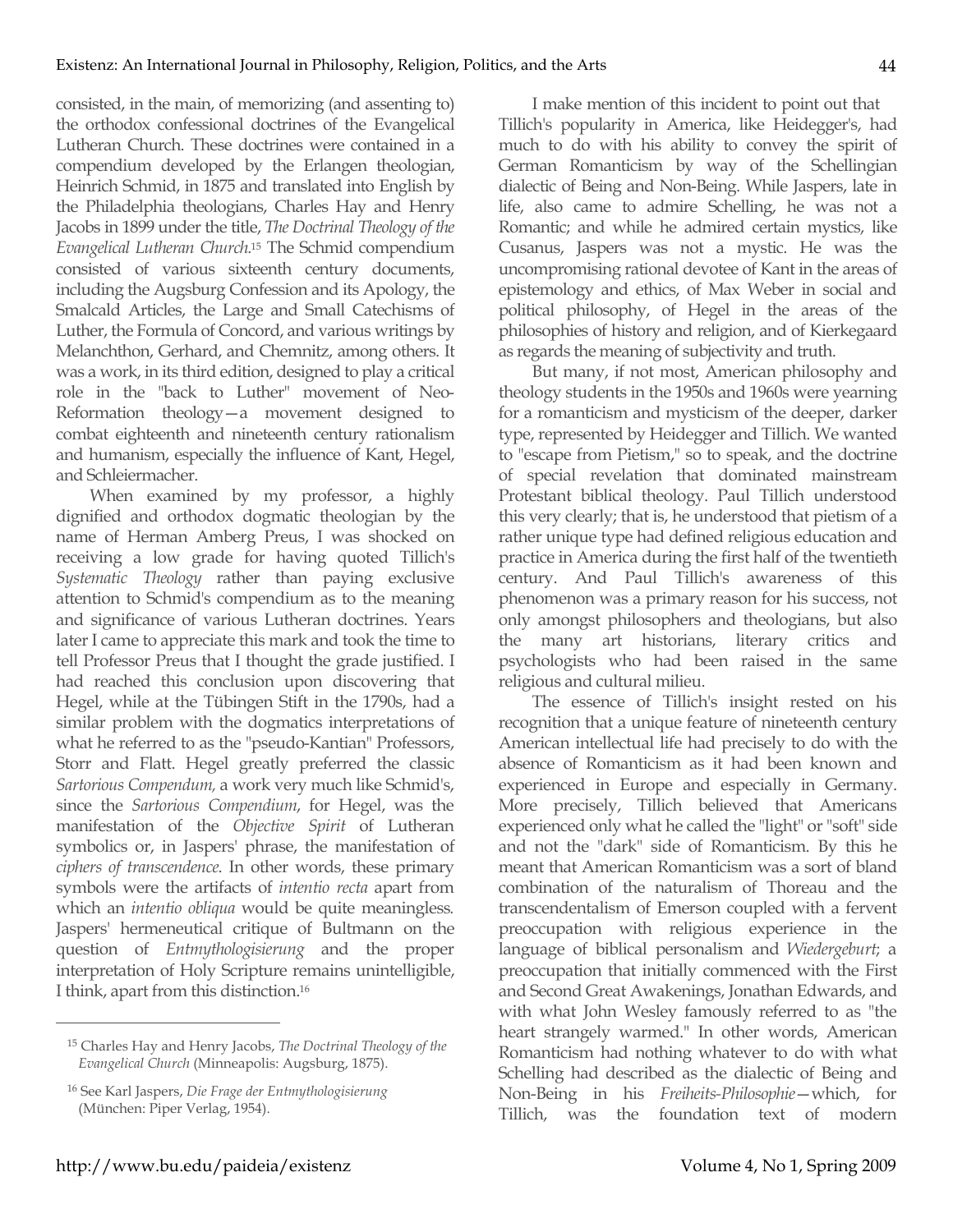existentialism and emblematic of the "dark side" of Romanticism and the breakdown of the universal synthesis of philosophy and religion in Hegel and Schleiermacher.17

The so-called "light" side of Romanticism also had political implications militating against an appreciation of what Kurt Salamun refers to as "the spirit of liberality" in the philosophy of Karl Jaspers.18 In other words, while some mainstream American Protestants influenced by Pietism developed a liberal ethos similar to that of Social Democrats in Germany and Scandinavia, many others did not. The civil rights movement of the 1950s and the counter-culture radicalism of the 1960s engendered the powerful Neo-Pentecostal religious and Neo-Conservative political reaction that followed in the 1970s.19 Therefore while many children of the 1960s became Left-leaning Liberals (like Bill and Hillary Clinton), others in the socalled "Bible Belt," and under the influence of Billy Graham and Oral Roberts, were baptized into the Neo-Fundamentalist Religious Right. Guided by Jerry Falwell, Pat Robertson, James Dobson, and the "Tele-Evangelism" of the 1980s and 1990s and into the new Millennium, these movements are synonymous with

 $\overline{a}$ 

what today is referred to as the "right-wing religious conservative base" of the Republican Party in America. The influence of the "light side" of Romanticism, in the form of emotivist conversions and being "born again," continues to this day. Indeed, the political influence of this major bloc of voters, and their suspicion of the liberal intellectual elite establishment, is directly responsible for eight years of George W. Bush.20

A major public manifestation of late-twentieth century pietistic "Light" Romanticism took place during the 2000 presidential campaign during one of the socalled presidential debates. It was December 15, 1999, and the moderator, John Bachman, asked the five Republican candidates to name their favorite political thinker. The first two provided predictable answers, referring to Madison and Lincoln, but when it came to G. W. Bush he blurted out "Jesus Christ!"

Now this was a potentially interesting response had the moderator been up to developing its implications in some depth. But when Bachmann asked "Why Jesus?" Bush simply replied, "Because he changed my life!" Bachman and the other candidates (including John McCain) were so taken-aback by Bush's "born again" response that they proceeded to turn what had been a philosophical question into personal confessions of religious faith, each trying to outdo the other with respect to shoring up their Christian identity and loyalty. Thus, the moderator simply let the matter drop and the discussion went on to the conventionally vapid topics that usually typify presidential debates.<sup>21</sup>

Had Tillich been present to observe this event, he would have understood it as clear confirmation of the political influence of the "light side" of Romanticism in American life; that is, confirmation of the bible-based pietism, nature mysticism, transcendentalism, and the personalistic rhetoric of individual self-fulfillment as dominant forces in the horizon of the American consciousness. The debate had nothing whatever to do with encountering the "dark side" of Romanticism,

<sup>17</sup> See Friedrich W. J. Schelling, *Philosophische Untersuchungen über das Wesen der menschlichen Freiheit und die damit zusammenhängenden Gegenstände* (1809); *Of Human Freedom*, trans. James Gutman (University of Chicago Press, 1936). For Tillich, Schelling is the paradigm case of the movement between what he calls the "light" and "dark" sides of Romanticism. See Tillich's *A History of Christian Thought* (University of Chicago Press, 1967).

<sup>18</sup> See Kurt Salamun, "Liberal Education in the Face of Anti-Democracy," in *Educating for Democracy*, eds. Olson, Steiner, and Tuuli (Rowman & Littlefield, 2004), pp. 171-179; see also Salamun's sustained analysis of Jaspers' political philosophy in *Jaspers* (München: C. H. Beck, 1985).

<sup>19</sup> The so-called "Reagan Revolution" of the 1980s came about largely as the result of the great switch of "Dixiecrats" or white Southern Democrats into what came to be known as "Reagan Democrats." When Lyndon Johnson signed the Voting Rights Act in 1965, the act fully emancipating Afro-Americans regarding the right to vote, he famously observed that signing this legislation would come at the cost of losing many if not most Southern White Democrats to the Republican Party for decades to come. He was absolutely correct. It was a loss also accompanied by the slow but certain decline of the Democratic Farmer-Labor party in the Upper-Midwest and organized Labor Unions generally during the final decades of the twentieth century due to the economic transformations and dislocations caused by what is now known as globalization.

<sup>20</sup> At least 20% or more of the popular vote in America is directly identified with Neo-Evangelicals. It also is important here to mention that had it not been for the presidential bid of third-party candidate, Ross Perot, in 1992, Bill Clinton, in all likelihood, would not have defeated George Herbert Walker Bush.

<sup>21</sup> The "vapidity" of American presidential debates is very largely the result of excluding "third party" candidates like Ralph Nader, who raises questions causing discomfort amongst the political establishment.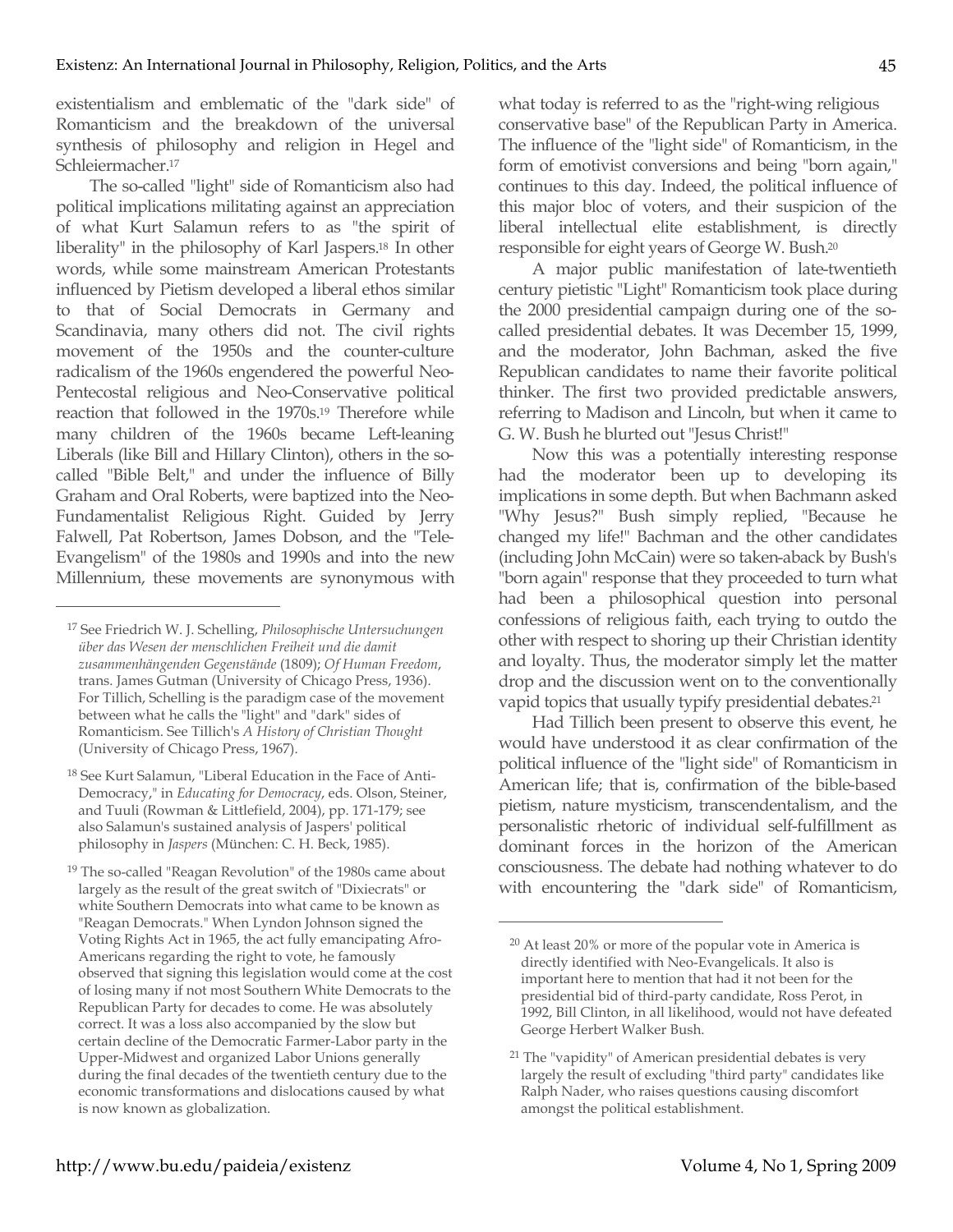namely, Nothingness and dread of Non-Being, but rather with a nationalistic loyalty test regarding those who considered Jesus to be one's "personal savior."

I make mention of these political developments simply to point out that the time was ripe for Tillich, and also Heidegger, in the 1950s and 1960s. But it was not ripe for Jaspers, whose influence was no greater, and, perhaps less, than that of Gabriel Marcel, Jacques Maritain and Martin Buber—the other so-called "existentialist" thinkers with whom he was frequently compared. The younger generations of scholars were ready for the dark side of Romanticism and fundamental ontology but not for rigorous inquiries into moral theory. Nurtured by a very conservative form of pietism, we were ready to "move on," so we thought, to what was considered as being far more profound issues in philosophy and theology. Indeed, the burning issue for divinity students in those days had to do with whether it possible to be religious apart from a *sacrificium intellectus*. Heidegger and Tillich, we surmised, provided ways of doing this since pondering the darker issues of Being and Non-Being did not require intellectual sacrifice and became pseudostandards of profundity lasting well into the present century. Indeed, the new discipleship entailed a speculative commitment to the new forms of natural theology and speculative ontology that transmogrified into deconstruction and post-modernism in the late twentieth century. We simply were not satisfied with revealed biblical theology as understood within the context of Neo-Reformation theology. In sum, few of us were ready, at the time, for the demanding moral and ethical theory and complex speculative metaphysics of Karl Jaspers that required, as Adolf Lichtigfeld observed, a thorough "assimilation" of his complex category theory.22 Thus when certain Catholic philosophers and theologians heavily influenced by Heidegger, like Karl Rahner, observed that Luther's doctrine of "justification by faith alone" really implied "ontological transformation," we were eager to listen.<sup>23</sup>

#### **Ethnographic and Linguistic Factors**

The tremendous popularity of Heidegger, as contrast to the modest reception of Jaspers, can further be amplified,

 $\overline{a}$ 

I think, by a few demographic and ethnographic reflections on the religious and cultural topography of the United States in the late-nineteenth and earlytwentieth centuries as contrast to that of Germany.

As Tillich reminds us, Karl Jaspers was the bourgeois product of a rather sophisticated Liberal, Northwest German Protestantism; whereas Heidegger was the rustic product of Conservative (and even reactionary) Romantic, Southwest German Catholicism.24

Most German and Scandinavian Americans, in the 1950s and 1960s, were much closer to the "rustic" Swabian background of Heidegger than to the bourgeois background of Jaspers. Practically all of us, Lutherans and Catholics alike, came from latenineteenth century peasant and working class backgrounds. Our exposure was to the folk and not the humanistic traditions of the old country. What our parents and grandparents admired and looked up to, striving to attain, was the success and status of the urban Yankee-Anglo entrepreneurial class. And even though there were significant tensions between Catholics and Lutherans (especially on the issue of inter-marriage), what we most shared in common was a non-English, that is, a "continental" cultural and linguistic background and identity.25

<sup>22</sup> *Op.cit.,* note no. 8.

<sup>23</sup> Tillich's christology, of course, was predicated on his notion of "the new being."

<sup>24</sup> In his autobiography, *On the Boundary* (1966), Tillich also reflects on his father's Brandenburg background and his mother's Rhineland background, contrasting the Eastern and Western parts of Germany in the following manner: "In Eastern Germany, an inclination to meditation tinged with melancholy, a heightened sense of duty and personal sin, and a strong regard for [Prussian] authority and feudal traditions are still alive. Western Germany, by contrast, is characterized by a zest for life, love of the concrete, mobility, rationality and democracy" (pp. 13-15). One cannot fail to note the proximity between Tillich's use of "boundary" (*Grenzlinien*) and Jaspers' *Grenzsituation* with *Grenze* as the leitmotif of philosophizing in each respective instance. In any case, Jaspers would probably agree with the Kantian assertion of Tillich in his *Religiöse Verwirklichung* (1929) that "The boundary is the best place for acquiring knowledge"—although, in this instance, Tillich is using "boundary" as a geographical metaphor, whereas Jaspers' usage is usually existential and epistemological.

<sup>25</sup> German immigration to the United States was second only to that of the Irish during the nineteenth century and Germans were, by far, the largest non-English speaking group of immigrants—some 20 million or so. Approximately 70 million Americans today claim German or Scandinavian ancestry, nearly 25% of the total population. The fact that the Irish and most Germans were Roman Catholic plays very directly, I suggest, into the popularity of Heidegger in America.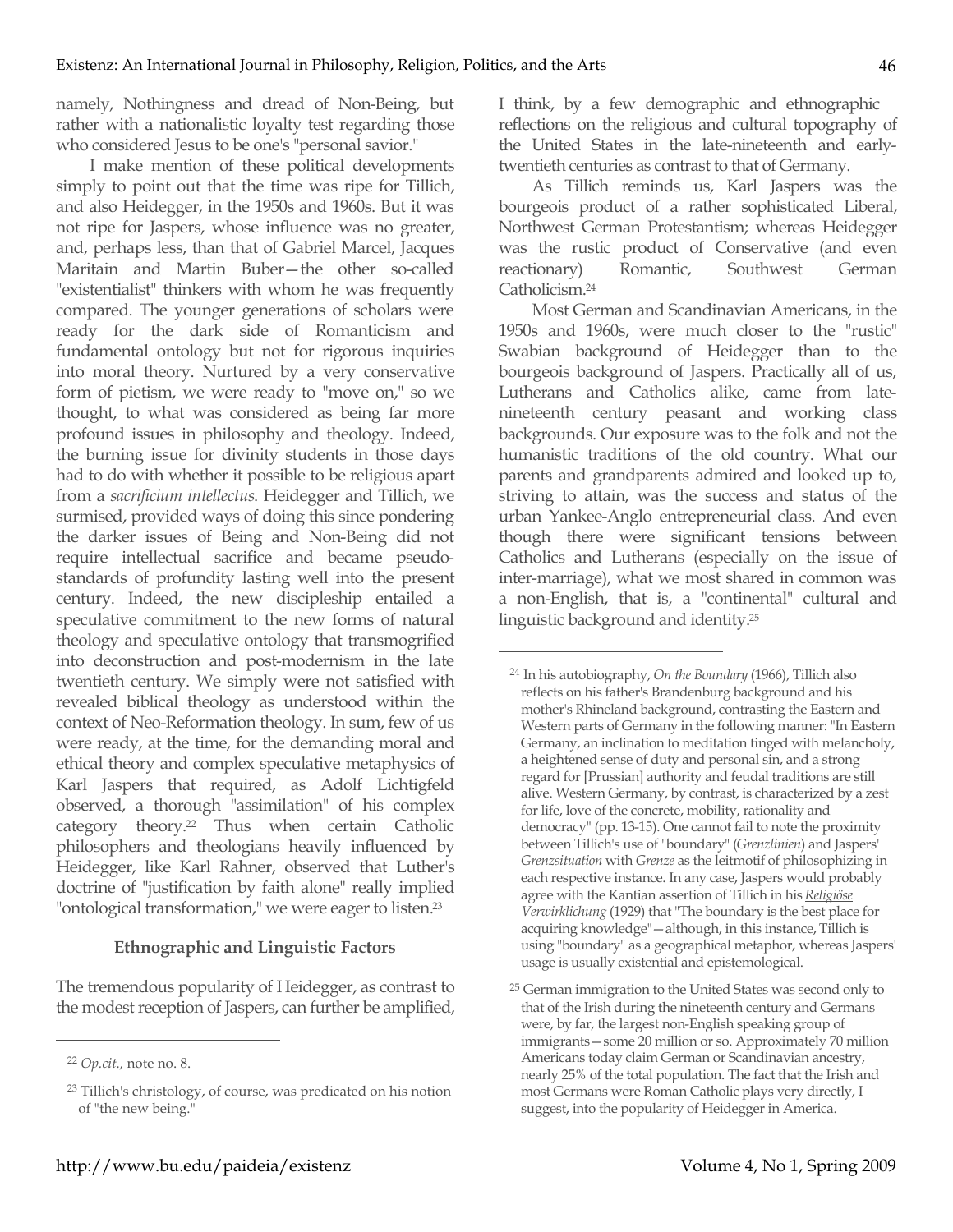Indeed, Lutherans, in the 1950s and early 1960s, thought of themselves as being somewhere between Catholicism and Protestantism. In Minnesota, where I was raised, most Germans were Catholics, and the Scandinavians were Lutheran. Scandinavians tended to be Republicans and the Catholics, almost without exception, were Democrats. As the two largest ethnic and religious groups in the industrial and agricultural Upper-Midwest, Lutherans and especially Catholics had difficulty with what was typically considered to be a true American identity. Indeed, I recall a New Testament professor at Luther Theological Seminary lamenting that "Lutherans don't really belong in America!"<sup>26</sup> What he meant was that Lutherans had little political power and much less in common with revivalistic Protestants than with Catholics. The truth of this observation became fully evident in 1963 after the assassination of JFK, the commencement of Vatican II, the English Mass and the ecumenical movement, during and following which Lutherans and Catholics "re-connected," so to speak, with respect to their common roots.<sup>27</sup>

I mention these demographic and ethnographic factors in order to recall the intense Anglo-inspired intimidation of non-English speaking Americans during the early part of the 20<sup>th</sup> century, especially during the First World War. My parents frequently mentioned political "loyalty tests" regarding one's patriotism in those days, such as being forced to "kiss the flag" if one happened to be of German ancestry, and of the tremendous pressures to affirm the pseudovalues embedded in the "war fever" propaganda leading up to the entry of the United States into WWI.28 Because of this intimidation and the suspicion of being

 $\overline{a}$ 

"Un-American," Scandinavian and German speaking Lutheran Churches rushed to become the first "English Speaking" Lutheran parishes in America to demonstrate patriotic loyalty. This transition was all but complete by 1918—the upshot being that by the beginning of WWII, most of the children of German and Scandinavian immigrants could no longer speak, and much less write, the mother tongue.29

### **The Factor of** *Ressentiment*

I make this brief excursus into ethnography in order to address the subtle issue of *ressentiment* as regards the devotees and practitioners of "continental philosophy" *vis-à-vis* the devotees and practitioners of "analytical philosophy." Cultural *ressentiment*, I believe, plays a significant role in the triumph of Anglo-American *Analytical* philosophy and its dominance of professional philosophy in North America during the latter part of the twentieth century and into the twenty-first. It also explains, at least in part, the popularity of *Continental* philosophy in the last half of the twentieth century and

 $\overline{a}$ 

Thus the question persists (the Heideggerian question of language and Being, as it were) as to whether someone with an ethnic, that is, a non-Anglo, familial name can become president of the United States. Only five out of forty-three American elected presidents have non-Anglo names, Martin Van Buren and the two Roosevelts, Teddy and FDR (who were from seventeenth century "Patrician" Dutch-American ancestry), and Dwight Eisenhower (who the average voter, in 1952, did not seem to recognize as German but simply as a great General and patriot). Richard Nixon, Eisenhower's Vice President and later President, was half-German, as was Herbert Hoover. But Nixon Anglicized his maternal middle-name from *Mülhaus* to *Milhous* for political reasons, and Hoover's name, of course, soon became synonymous with vacuum cleaners. There were also the two Johnsons, Andrew and Lyndon, both of British and not Scandinavian stock, who came to the presidency by way of assassination. Thus the major question, as of this writing, is whether someone with a highly "ethnic" name, like Obama, can become president of the USA.

<sup>26</sup> Professor Roy Harrisville, an enthusiastic follower of Rudolf Bultmann and thus a kind of Heideggerian, was the source of this comment.

<sup>27</sup> This is not to underestimate the presence of "paranoia" regarding perceived "outsiders," whether manifest in the forms of Anti-Catholicism, Anti-Semitism, Anti-Communism, Racism, or "Anti-Intellectualism" in America. It was, after all, the age of McCarthyism and a "Demonization of the Other" which, as Richard Hofstadter famously pointed out, has always played an important role in American politics—the most recent targets of suspicion being Muslims. See Richard Hofstadter, *Anti-Intellectualism in American Life* (New York: Knopf, 1963), and *The Paranoid Style in American Politics* (New York: Knopf, 1965).

<sup>28</sup> As a child I was both surprised and intrigued by the discovery that we had great-aunt briefly jailed in Seattle for protesting the entry of the United States into WWI.

<sup>29</sup> For Lutherans, "reading for the minister," prior to WWI and in preparation for Confirmation, was in German or one of the Scandinavian languages. This practice was an effective basis of preserving the traditions of the "old country." The transition to English meant that children no longer learned to read and write in the mother tongue—nor was it spoken in public for political reasons, except amongst friends. For Germans, the reason for this reluctance was obvious; for Scandinavians, less so, apart from the fact that to many Anglos, Scandinavian dialects "sounded" like German. There is also the additional factor that the English Mass was not introduced until the early 1960s, hence Catholicism for non-Catholics seemed in many ways a *mystery* religion until the transition into the vernacular.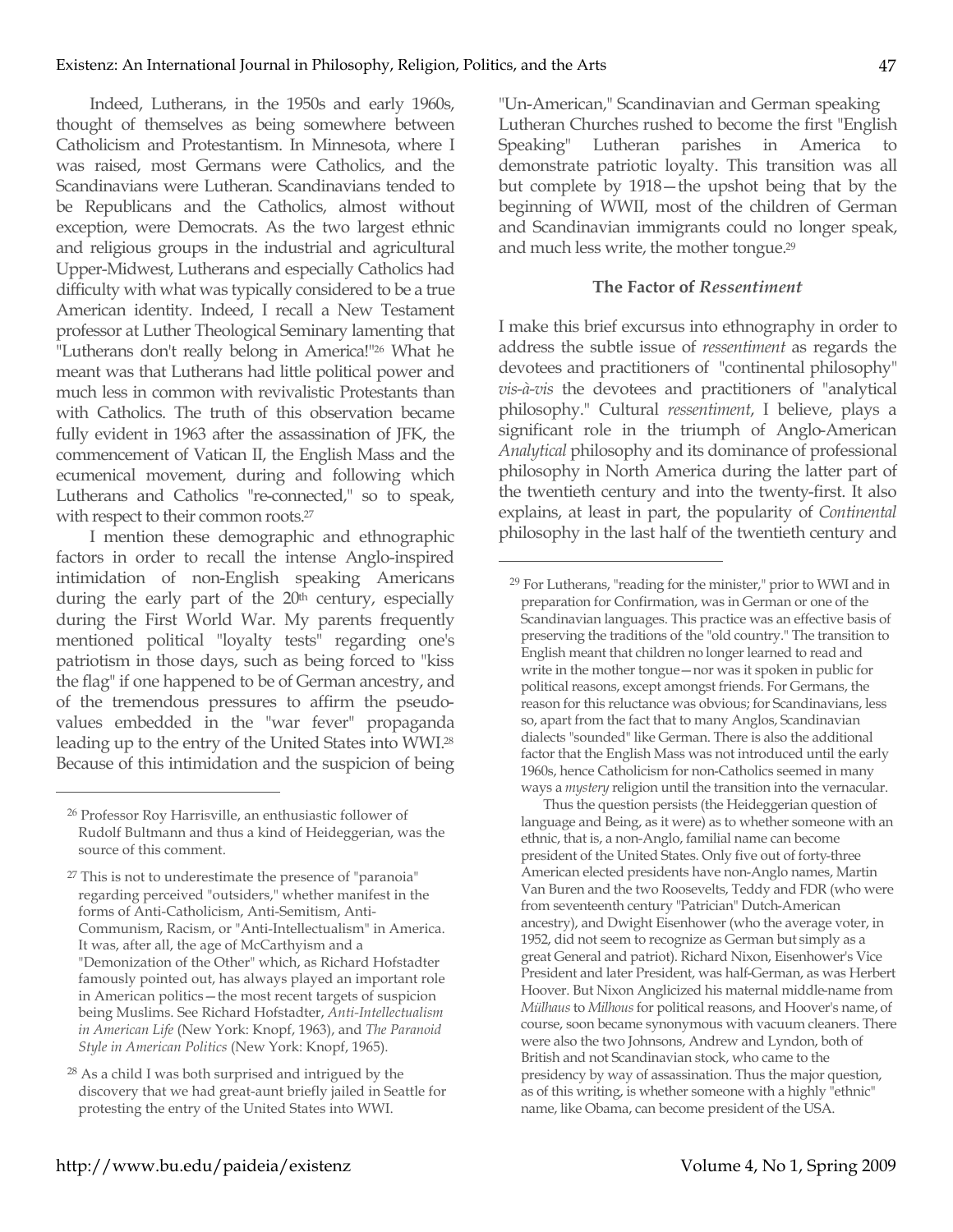its *denouement* in the twenty-first. Analytic philosophy, one must remember, is very largely Anglophone philosophy, and after two world wars it was also the "philosophy of the victors." As such, many post-war American philosophers were loath to think that one might look to the continent, to the vanquished, and least of all to Germany, for insight regarding the direction of contemporary philosophy. Why indeed would one do so, unless it was for personal, that is, cultural, and not scientific reasons? Thus Karl Jaspers and other so-called "Continental" philosophers were swimming against the tide of Anglo-American analytical philosophy throughout the last half of the twentieth century. Indeed, analytic philosophers perceived, perhaps correctly, that the pursuit of continental philosophy probably had more to do with cultural retrieval and preservation than with basic issues in logic and science.30

Why, then, the rather exceptional case of Heidegger? It is here, I think, where the factor of cultural *ressentiment* may play an important, albeit, a very subtle role in his popularity.

The so-called "Pluralist" coalition that challenged the leadership of the American Philosophical Association in the 1980s (a leadership which was then and remains today overwhelmingly "analytic") was made up almost entirely of scholars who identified with continental philosophy one way or another, that is, with phenomenology and existentialism.31 This was

 $\overline{a}$ 

especially true in the case of those engaged in Heidegger studies; and while the brilliant creativity of Heidegger was itself sufficient to attract a large following, the fact that he was a German Catholic on the "wrong side" of history and "politically incorrect," so to speak, may also have played an important role in his popularity. While I've not undertaken an empirical survey of the matter, I would venture to estimate that Heidegger scholars continue to be overwhelmingly Roman Catholic in matters cultural and religious. Indeed, "continental philosophy" and Heidegger studies in America today have their major strength at Catholic universities such as Notre Dame, Boston College, Georgetown, Marquette, Fordham, DePaul, Loyola, Duquesne and Villanova. Secular and state universities, by contrast, and with few exceptions, remain overwhelmingly analytic in philosophical orientation even though they may provide some passing attention to "continental philosophy."32

In contrast to Heidegger, Jaspers scholarship has been and continues to be far more diverse; that is, those who have written on various aspects of Jaspers' philosophy cannot easily be identified with any particular ethnic or religious group. In the main, Jaspers scholars in America come from liberal, non-dogmatic Protestant, Catholic (both Roman and Orthodox), Jewish and even Muslim backgrounds. These scholars tend to have great respect for religious tradition, but are not necessarily religious. On the other hand, there are those who are, in fact, quite religious in their personal life and who view the philosophy of Jaspers as a complement to their own spirituality and morality.

The American Jewish reception of Jaspers is particularly interesting but also more difficult to assess. On the one hand, Jewish scholars, such as Leonard and Edith Ehrlich and William Kluback, were the early champions of Karl Jaspers in America following WWII.

<sup>&</sup>lt;sup>30</sup> The major exception would be the philosophy of science and the influence of logical positivism and the Vienna Circle, which obviously had Germanic and therefore *continental* origins. But I also recall the observation on Anglophone philosophy by of one of my teachers, Erazim Kohak, a phenomenologist from Czechoslovakia, that "only philosophers from mono-linguistic cultures, like England and America, would assume that the entire meaning of human experience might be captured by a single language." It is also worth noting that the Steering Committee for the *20th World Congress of Philosophy* (1998), the membership of which was overwhelmingly analytic, provided no real venue for Existentialism, Phenomenology, Hermeneutics, or Post-Modern Philosophy. Hence scholars such as Jacques Derrida, Richard Rorty and Paul Ricoeur, were not invited as keynote speakers. There were dedicated sections for Asian, African, Latin American, and Gender Philosophy, and a single section for Contemporary Philosophy, which provided venues for contributions falling outside of approximately 45 designated areas. See: http://www.bu.edu/wcp/Program.html

<sup>&</sup>lt;sup>31</sup> Thomists, Pragmatists and Process philosophers can also be included in this group of dissenters from the mainstream.

<sup>32</sup> It has frequently been pointed out that creating a space for so-called "Continental Philosophy" is simply to bolster enrollments since students are prone to finding "Analytic Philosophy" rather tedious and dull. The philosophy department in my own school, Boston University, has traditionally been historically oriented, attempting to avoid the classification of being either "Analytic" or "Continental. Whether this will continue to be the case at Boston University, following the retirement of John R. Silber, is difficult to say. The reader is advised to consult the famous, and for many, "infamous," *Philosophical Gourmet* of Brian Leiter, published by Wiley-Blackwell, to check on the overall ranking and classification of philosophical studies in America.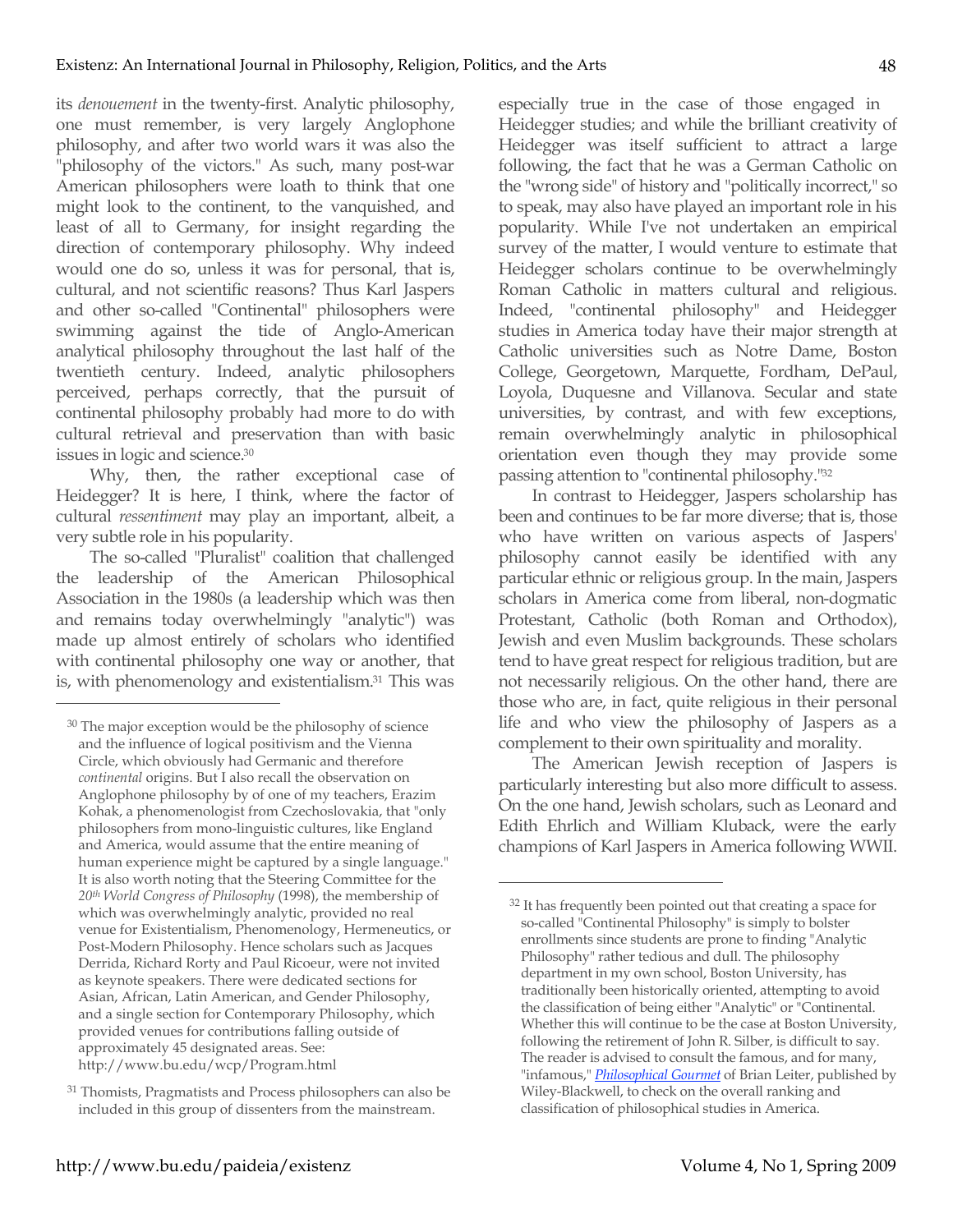Indeed, it is difficult to surmise what the Jaspers reception in America would have been apart from his influential Jewish following. They were scholars and translators with continental, Germanic, backgrounds, and direct connections, for example, with Ernst Cassirer, Karl Löwith, and Hermann Cohen of the Marburg School of Neo-Kantianism. Indeed, a love and respect for Kant is a common denominator in the American Jewish reception of Jaspers—as is respect for Jaspers' personal history, his Jewish wife, Gertrud Mayer, and association with the Max Weber circle.<sup>33</sup>

More recently, however, there have been doubts on the part of some Jewish intellectuals regarding Jaspers, especially following the publication of Hannah Arendt's *Eichman in Jerusalem* (1963) and his rigorous defense of his most famous student against her Jewish critics.34 The Six Day War in 1967 and geo-political changes of the 1970s, following the Munich Olympics in 1972, the Yum Kippur War in 1973, and the intensification of American Jewish nationalism as regards the survival of the state of Israel, has also influenced the Jewish reception of Jaspers and other German thinkers during the troubled time of WWII and its aftermath. To be sure, many distinguished Jewish scholars have participated in the research programs of the Karl Jaspers Society of North America during the past two-and-a-half decades—but perhaps with increasing reticence in the wake of nearly fifty years of Holocaust studies which has contributed to a suspicion regarding all things Germanic.<sup>35</sup>

 $\overline{a}$ 

<sup>35</sup> The following personal incident may shed some light on this reticent ambivalence. In the early 1970s, when I was finishing my dissertation on Jaspers, a young Jewish doctoral candidate at Princeton (and a specialist in German Romanticism) asked me about the topic of my dissertation. I replied, "Jaspers and the Problem of Transcendence." He shook his head as if to chide me saying, "That Nazi?"

I was greatly taken aback at this response since I knew that compared to Heidegger, there was no basis for making such a charge, and I told him so. "Perhaps," he replied. "But do you really think that Jaspers would have been different than Heidegger had he not had a Jewish wife?"

In sum, and as the bibliographic record indicates, American philosophers have been drawn to Jaspers because of his social and political philosophy, to his ethics and moral philosophy, to his foundational work in psychopathology and speculative metaphysics, and to his pioneering work in the cross-cultural philosophy of communication and comparative studies in the philosophy of religion. Paul Tillich was correct: Karl Jaspers was then and remains today not only a primary representative of "Classical German Humanism" but "World Humanism" by way of the philosophy of freedom and the history of ideas, his devotion to Kant

 $\overline{a}$ 

Counterfactual questions like this are impossible to answer. It has been frequently pointed out, however, that Jaspers' initial reaction to Heidegger's rectoral address at Freiburg on 4 May 1933 was congratulatory and that their *Briefwechsel* continued to be friendly until the passage of the Nurenberg Laws on 15 September 1935. In other words, the letters between Jaspers and Heidegger are positive testimony to the character of their *Kampfgemeinschaft* in the mutual attempt to "revolutionize" German philosophy in the 1920s and early 1930s. It is only when the real character of the Nazi regime became entirely clear, in 1935, that the breach between them becomes fully evident, as Karstin Harries points out. See his impressive essay, "Shame, Guilt, Responsibility," in *Jaspers and Heidegger*, ed. Alan M. Olson (Temple University Press, 1994), pp. 49-64, and also the essays by Joseph Margolis and Tom Rockmore. See also *The Heidegger-Jaspers Correspondence (1920-1963*), eds. Walter Biemel and Hans Saner, transl. Gary E. Aylesworth (New York: Humanity Press, 2003), Letters 112ff.

I later had the opportunity to relate the disturbing incident mentioned above to Gershom Scholem who, prior to Elie Wiesel, was the first Mellon Professor of the Humanities at Boston University. One day at lunch I asked him, "What do you think about someone calling Jaspers a Nazi?" He was initially amazed at the audacity of such a question, saying, "Of course, there is no objective evidence for such a charge…. But then there is the case of Hannah Arendt, and this makes one wonder…"

"But what about Jaspers' *Die Schuldfrage*?" I queried, since Jaspers in 1946 was the first German philosopher to directly address the question of German culpability. "Yes," Scholem pondered. "Those of us in Palestine listened with great interest to the radio addresses of Karl Jaspers following the war—and they were, for the most part, very impressive, as was *Die Schuldfrage*. But somehow it was not enough…"

In sum, it is hard to avoid the conclusion that as the number of scholars with direct cultural connections to continental Europe, and especially Germany, declines in America, whether these connections are ethnic or religious, whether Protestant, Catholic, or Jew, there may be a corresponding decline in Jaspers studies. Future students will need to be attracted to Jaspers for reasons other than historical and cultural kinship, and this will be the major challenge for Jaspers studies in the future, especially in America.

<sup>33</sup> See the fine studies by Elisabeth Young-Bruehl, *Freedom and Karl Jaspers Philosophy* (Yale, 1961), as well as her biography of *Hannah Arendt: For Love of the World* (Yale, 1982) and, most recently, the biography of Suzanne Kirkbright, *Karl Jaspers: Navigations in Truth* (Yale, 2002).

<sup>34</sup> See the *Hannah Arendt – Karl Jaspers Correspondence: 1926- 1969*, eds. Lotte Kohler and Hans Saner, transl. Robert and Rita Kimber (New York: Harper, Brace, Javanovich, 1992).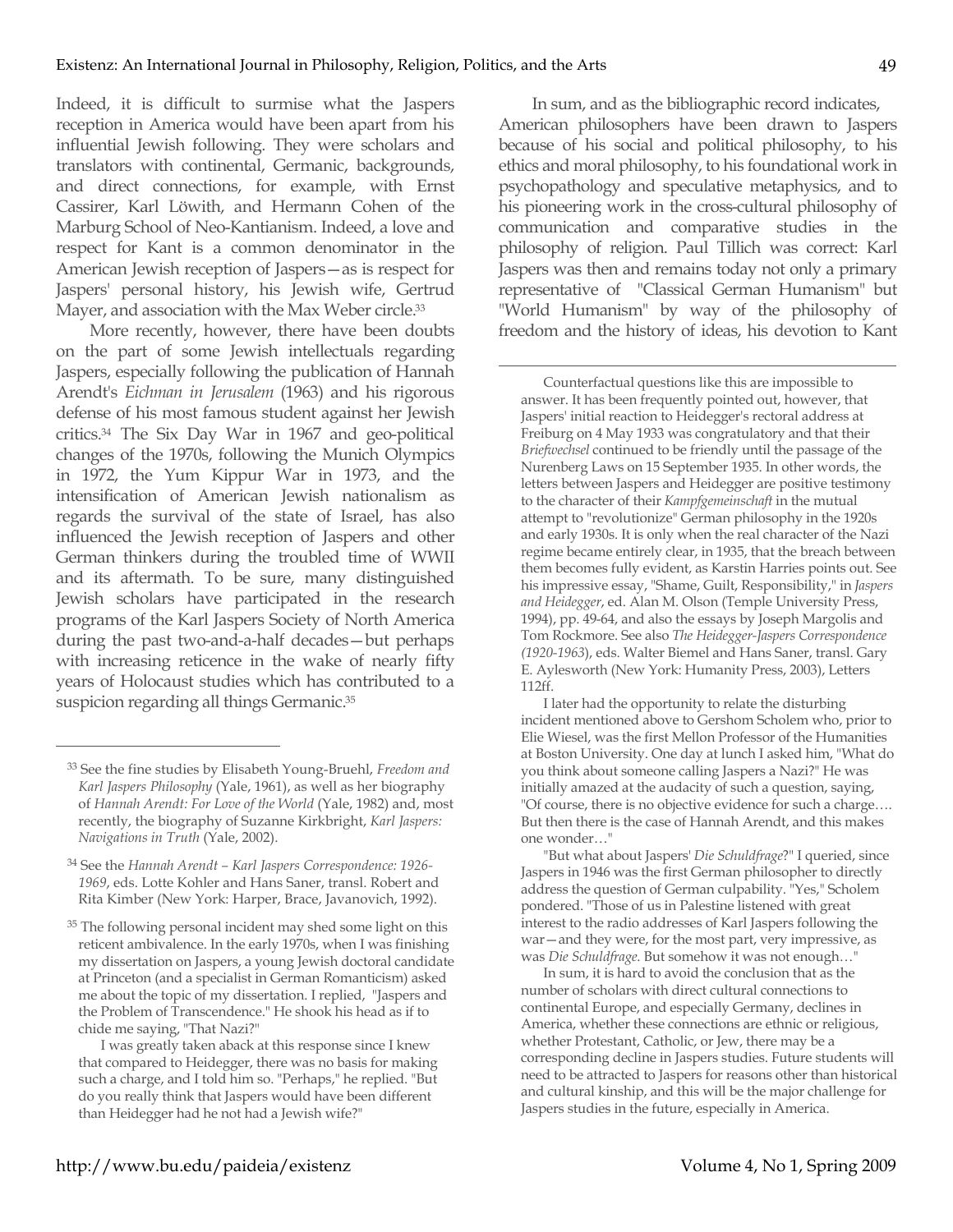and Hegel by way of Kierkegaard and Nietzsche, and, as Elizabeth Young-Bruehl said of Hannah Arendt, because of his boundless "love of the world."36

## **Present and Future Projects**

What then of Jaspers studies today? Can the philosophy of Karl Jaspers "stand on its own," so to speak, apart from reasons of cultural kinship? This question has been raised many times at numerous Jaspers conferences, both national and international. The very raising of such questions, however, betrays certain doubts regarding the strength of Jaspers' legacy in the twenty-first century, at least in North America. Of course, Karl Jaspers is not alone in this regard. Very few thinkers in the history of philosophy are able to make it over the temporal *aporia* of a new century as regards continuing major recognition. Will Jaspers be able to transcend this temporal barrier?

As one looks over Jaspers publications during the past thirty years, especially the contents of the published proceedings of *Jaspers Internationals37* held in conjunction with the last five *World Congresses of Philosophy*, there are some encouraging signs. What is especially encouraging is the interest the philosophy of Karl Jaspers continues to generate in places beyond Western Europe and North America, especially in the countries of the former Soviet Union<sup>38</sup> and in East and South Asia. Moreover, this interest is developing in disciplines other than philosophy, such religious and historical studies, political science, and psychiatry. Thus, the breadth and depth of Jaspers' *oeuvre* seems to guarantee the continuing relevance of his philosophy for years to come.

One of the areas where Jaspers' work is particularly encouraging, at least to me, is the philosophy of history and what he famously identified as *Weltphilosophie.* It is unfortunate, as mentioned

 $\overline{a}$ 

above, that it is not in philosophy proper that this prospect exists, but in religious and historical studies. A reason this is the case, at least in America, is that the history of philosophy and, indeed, the philosophy of history, occupies a place of less importance in philosophical studies than it once did.

It was in response to this state of affairs that I raised this question "Does the Philosophy of History have a Future?" in a paper presented at the 20th World *Congress of Philosophy* in Boston (1998); a paper greatly inspired by the following statement of Jaspers on "The Meaning of History":

History is the *great* question for philosophy and the question which remains unresolved and can never be resolved by thought alone but only by reality; the question whether the movement of history is a mere interlude between non-historical conditions, or whether history is the breakthrough into the depths. If it is the latter, then history in its entirety will lead, even in the face of boundless disaster and the accompaniment of danger and ever-renewed failure, to Being become manifest through man and to man himself, through an upward sweep whose limits we cannot foresee, laying hold of potentialities of which we can have no foreknowledge.39

This statement is taken from what clearly has to be one of Jaspers' most enduring works, namely, *Vom Ursprung und Ziel der Geschichte* (1949), the work in which he advances his *Achsenzeit* hypothesis. The British scholar and former nun, Karen Armstrong, picked up on this notion and generated a popular discussion of Jaspers' philosophy of history in religious studies by way of her best-selling work, *The Great Transformation: The Beginnings of our Religious Traditions* (New York: Knopf, 2006). Prior to this, Armstrong enjoyed considerable notice with her book with the rather pretentious title, *A History of God* (1994), and went on to write several popular biographies of Buddha, Muhammad, and other religious figures, thus paralleling the historical, biographical and intellectual examination of the "greats" made famous by Karl Jaspers in his *Die Großen Philosophen* (1957).

The notion of an *Achsenzeit*, which Jaspers developed in *Vom Ursprung und Ziel der Geschichte* (1949), is both powerful and appealing. But the critical question

<sup>36</sup> Elisabeth Young-Bruehl, *Hannah Arendt: For Love of the World* (Yale, 1982).

<sup>37</sup> Leonard and Edith Ehrlich, Richard Wisser, Hans Saner, Kurt Salamun, Gregory Walters, and Andreas Cesana need to be credited and acknowledged for the tremendous amount of effort expended in the planning and execution of these international conferences and the publication of their proceedings.

<sup>38</sup> Jaspers' identification with the "philosophy of freedom" has been particularly attractive to scholars in Eastern Europe, both before and after 1989.

<sup>39</sup> See my "Epochal Consciousness and the Philosophy of History," in *Contemporary Philosophy*, Vol. VIII, ed. Daniel Dahlstrom, *Proceedings of the Twentieth World Congress of Philosophy* (Philosophy Documentation Center, 2000).